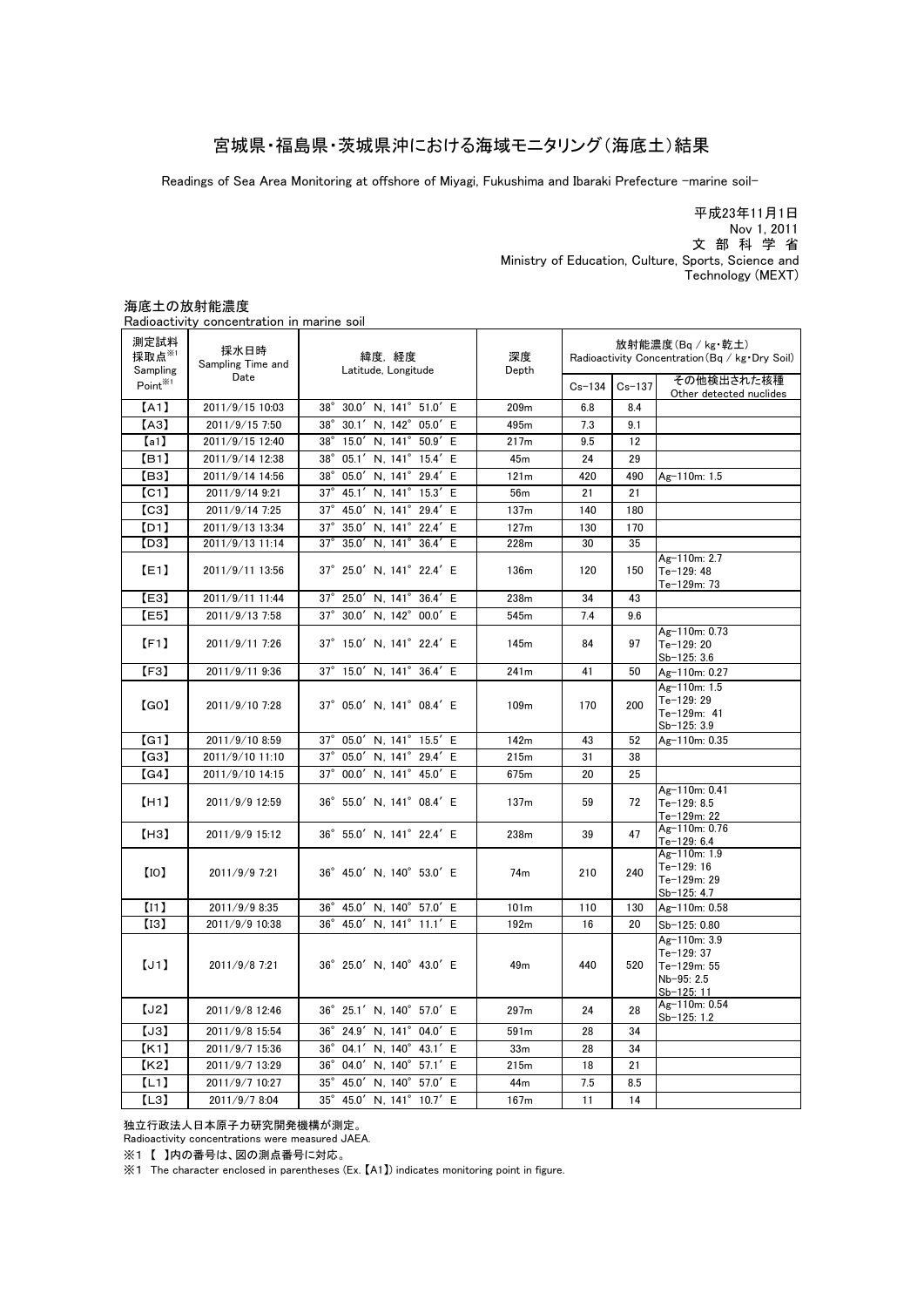### Distribution map of radioactivity concentration of Cs-134 and Cs-137 in marine soil 海域モニタリング結果 Readings of Sea Area Monitoring 海底土のCs-134及びCs-137の放射能濃度分布





図中の■は東京電力(株)福島第一原子力発電所を示す 独立行政法人日本原子力研究開発機構の測定結果より作成。 Based on measurements by JAEA.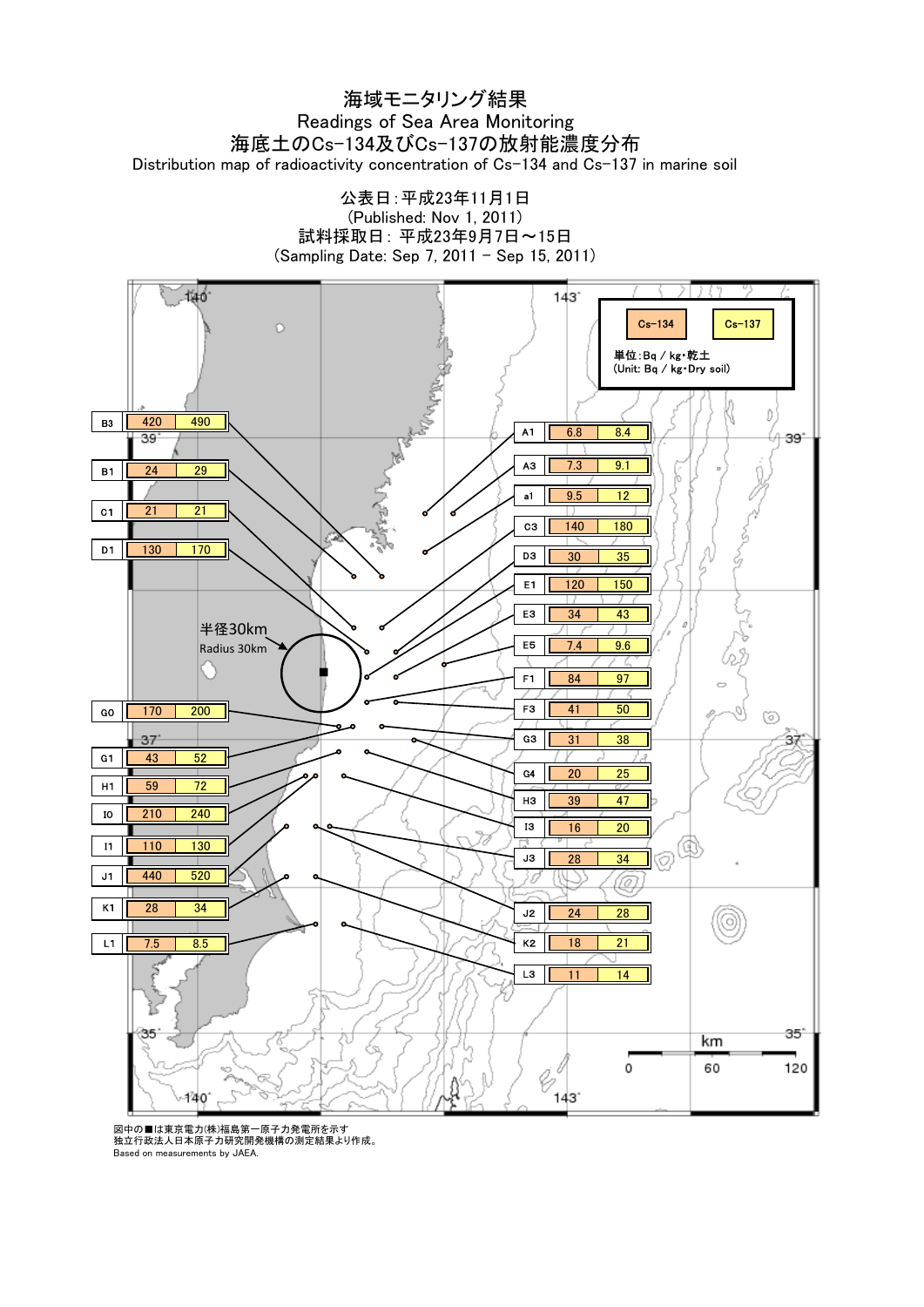### 海底土のCs-134及びCs-137の放射能濃度の傾向 Trends of radioactivity concentration of Cs-134 and Cs-137 in marine soil





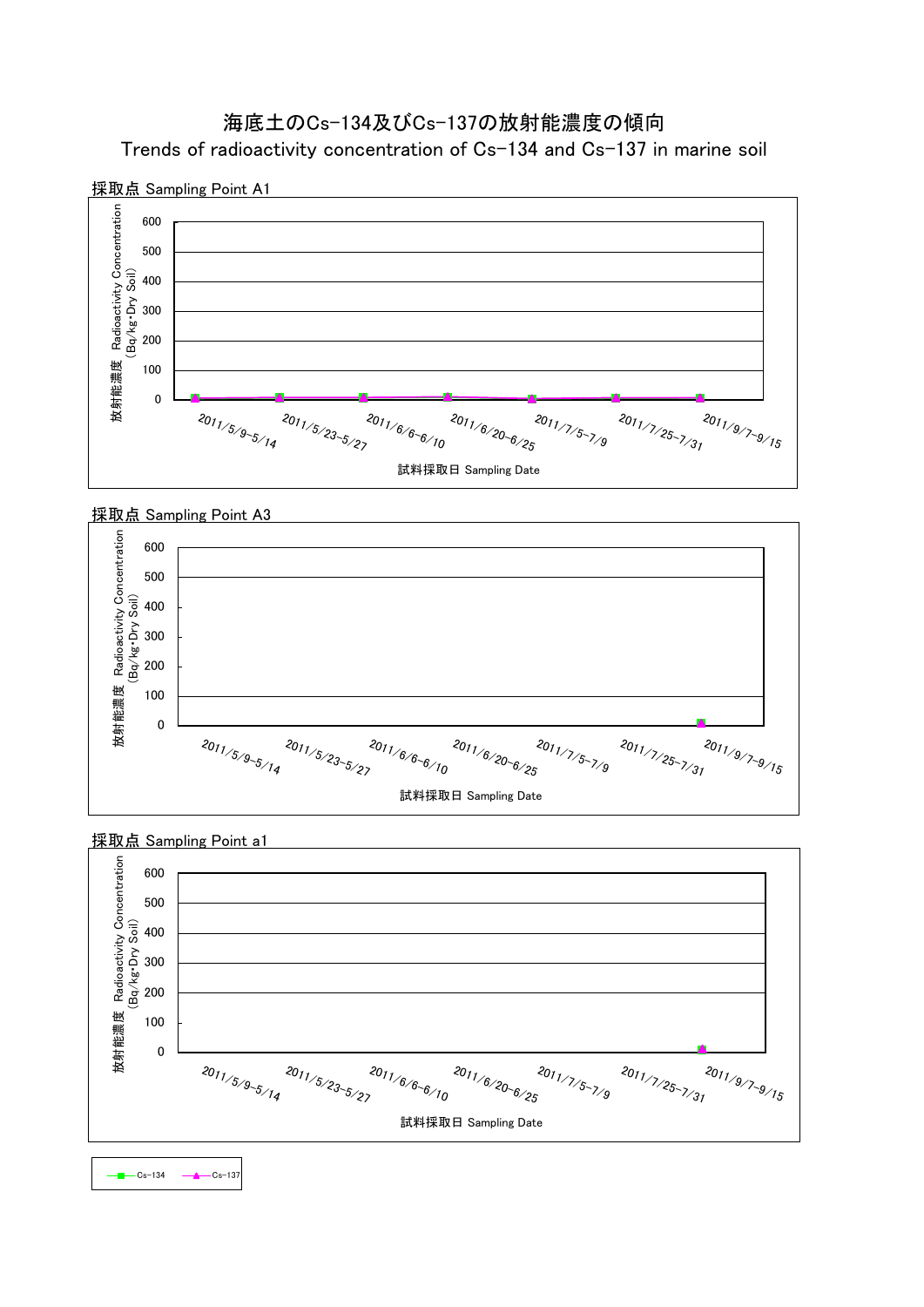



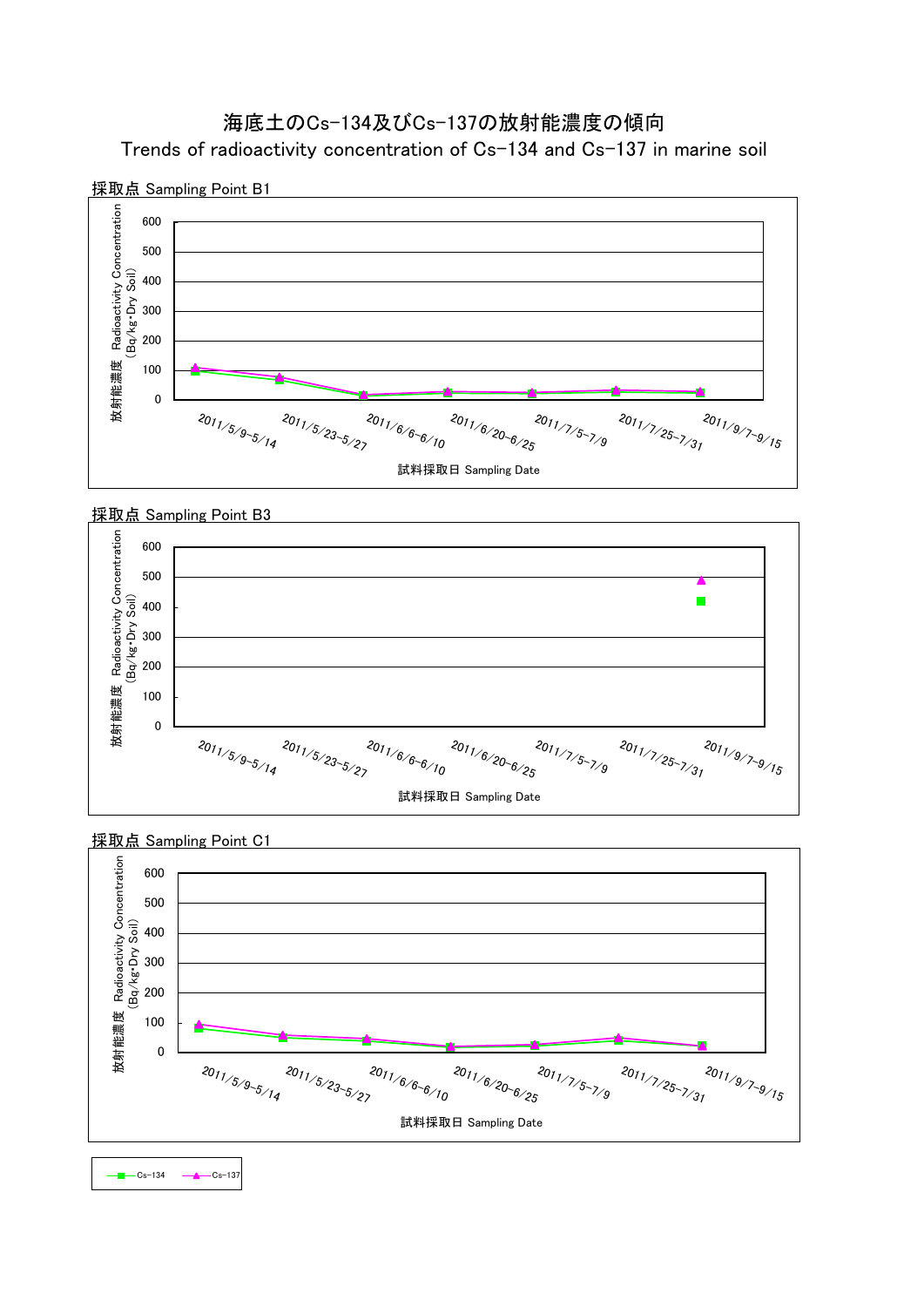海底土のCs-134及びCs-137の放射能濃度の傾向 Trends of radioactivity concentration of Cs-134 and Cs-137 in marine soil







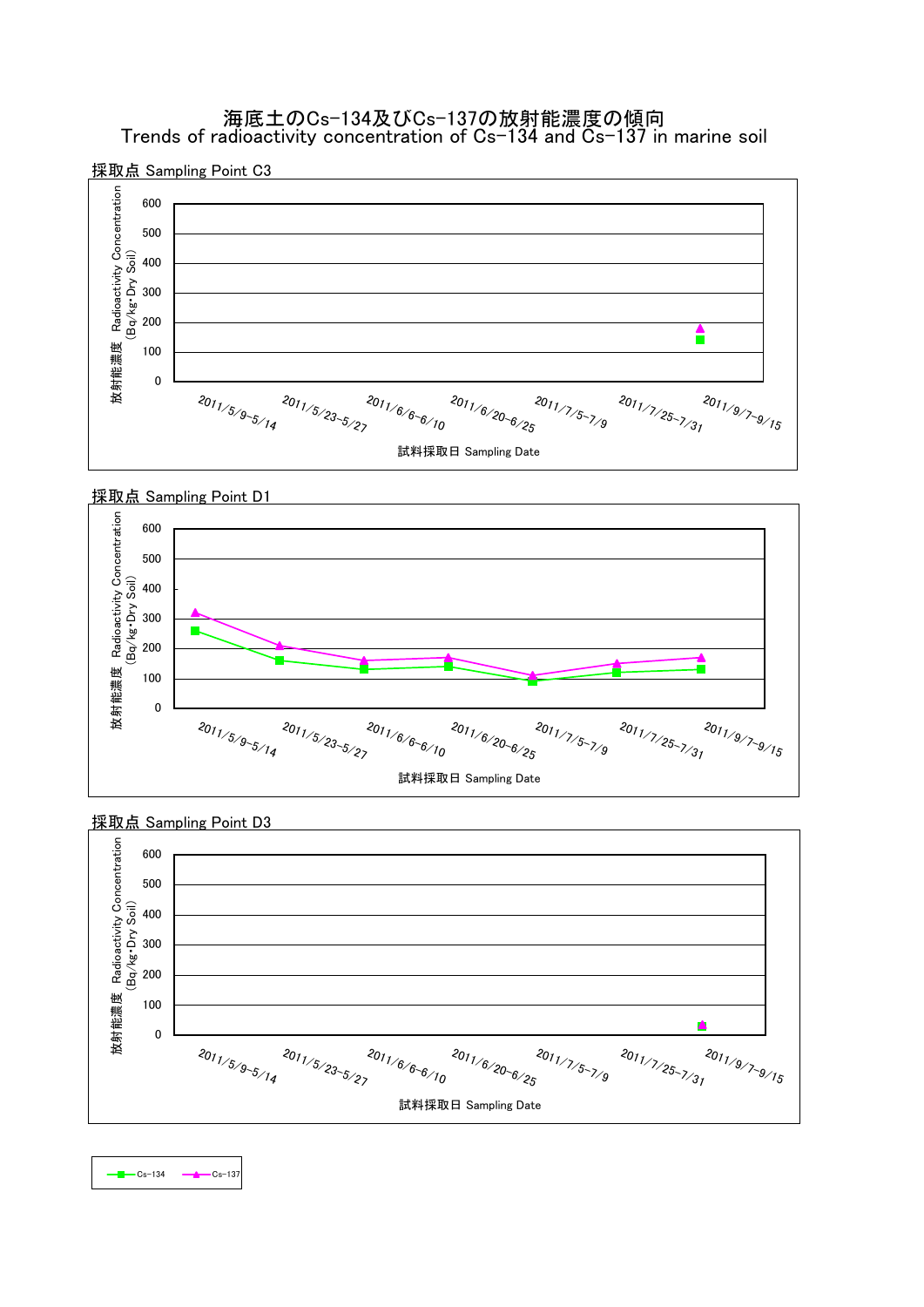# Trends of radioactivity concentration of Cs-134 and Cs-137 in marine soil 海底土のCs-134及びCs-137の放射能濃度の傾向





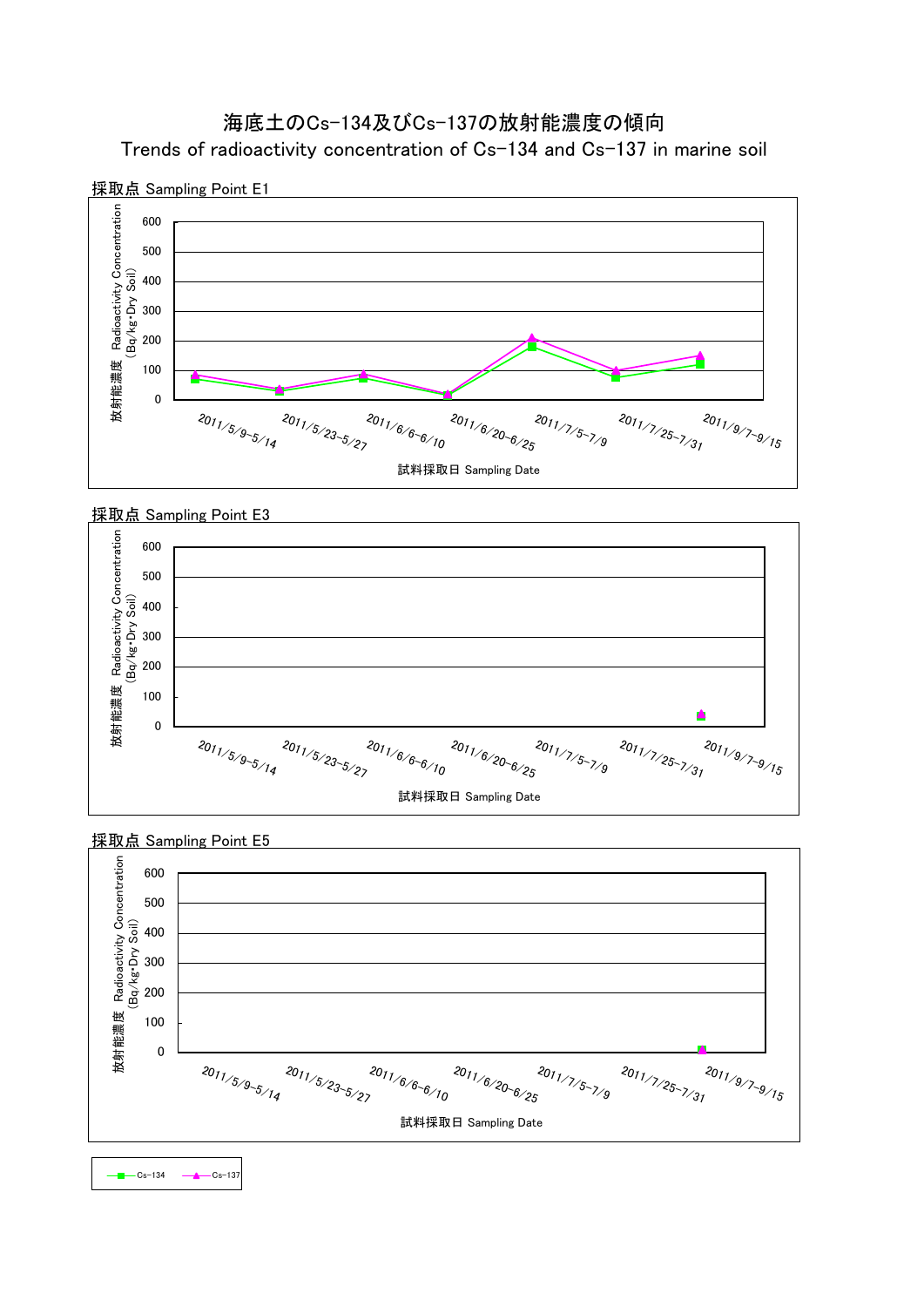



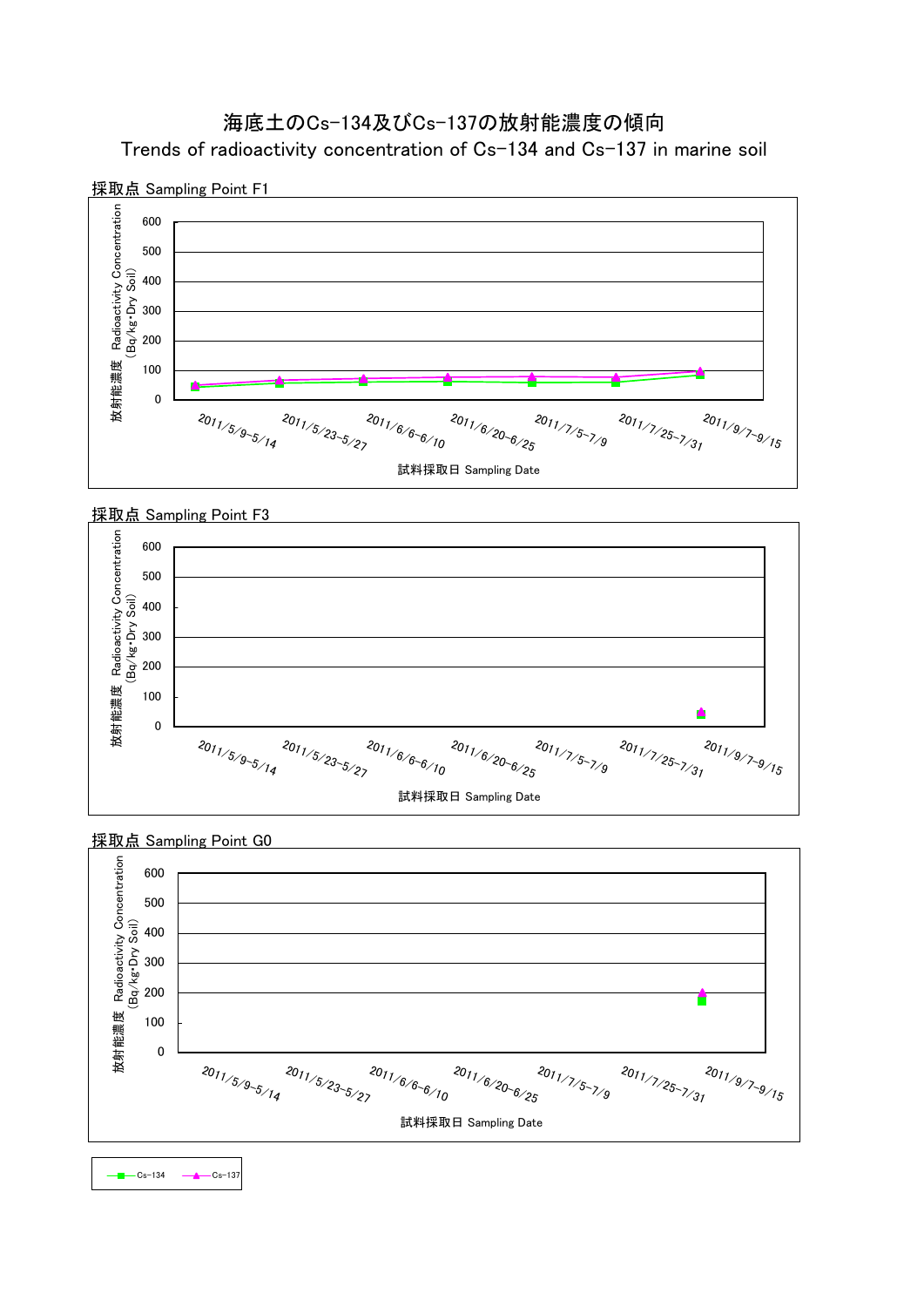



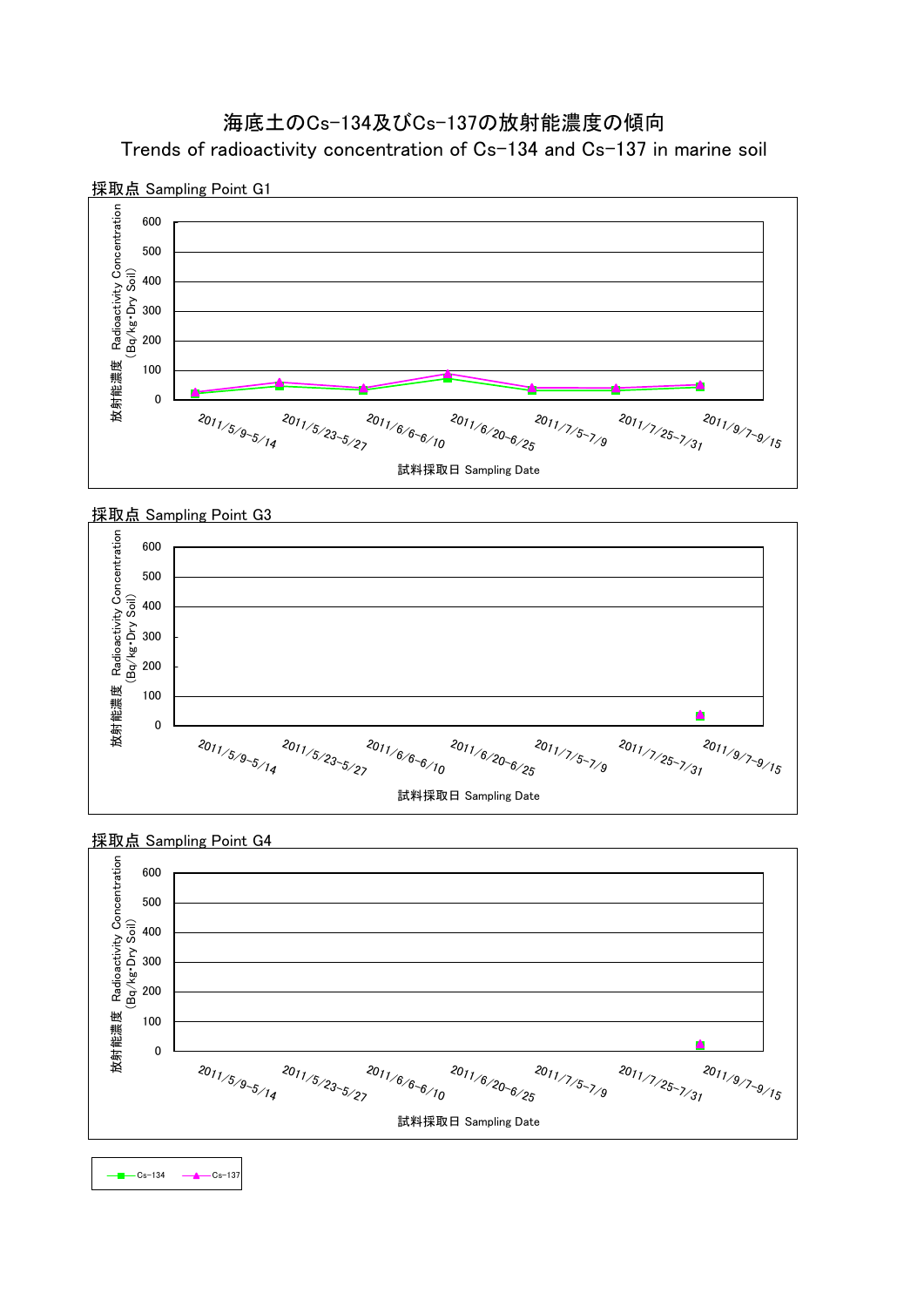



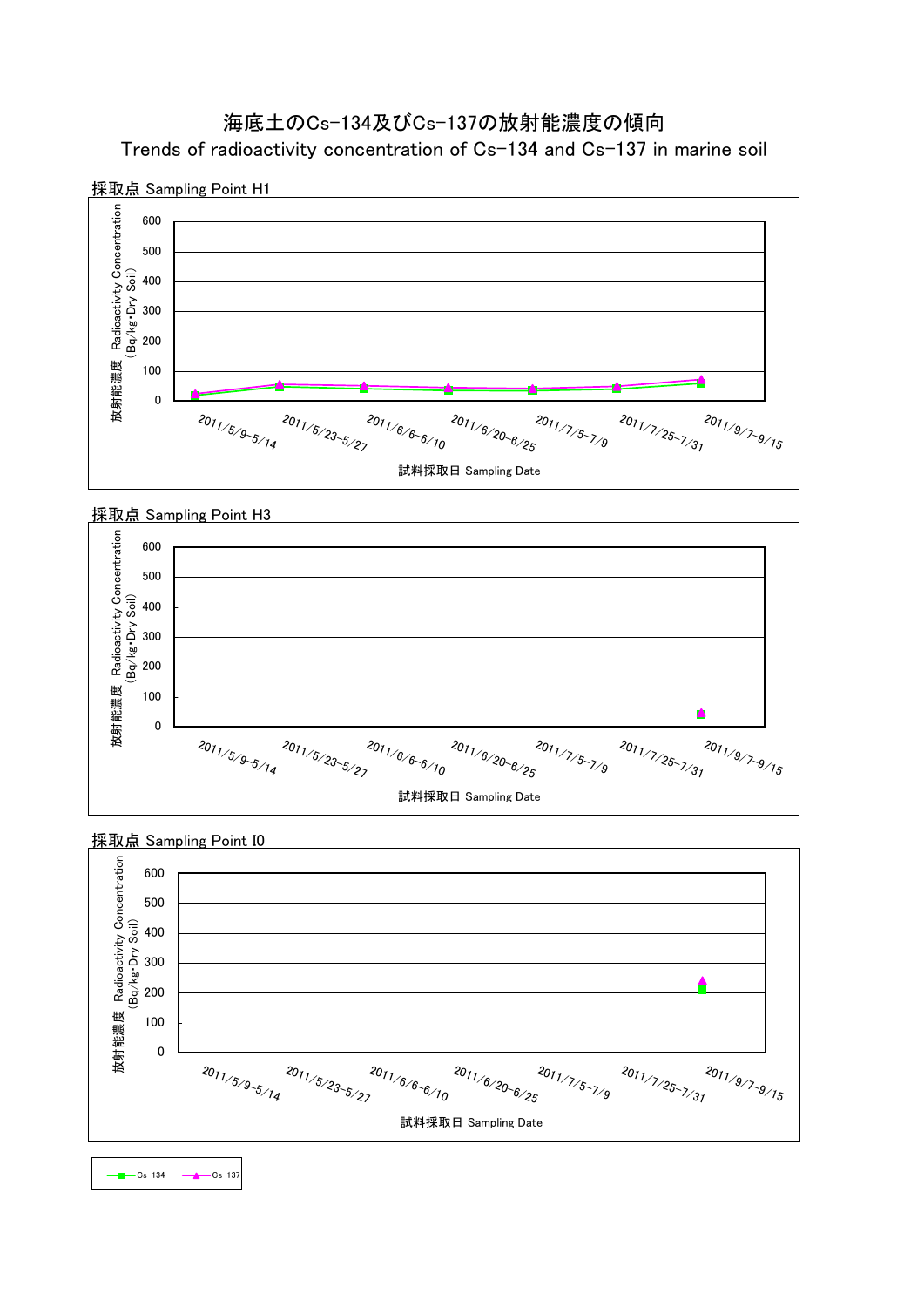



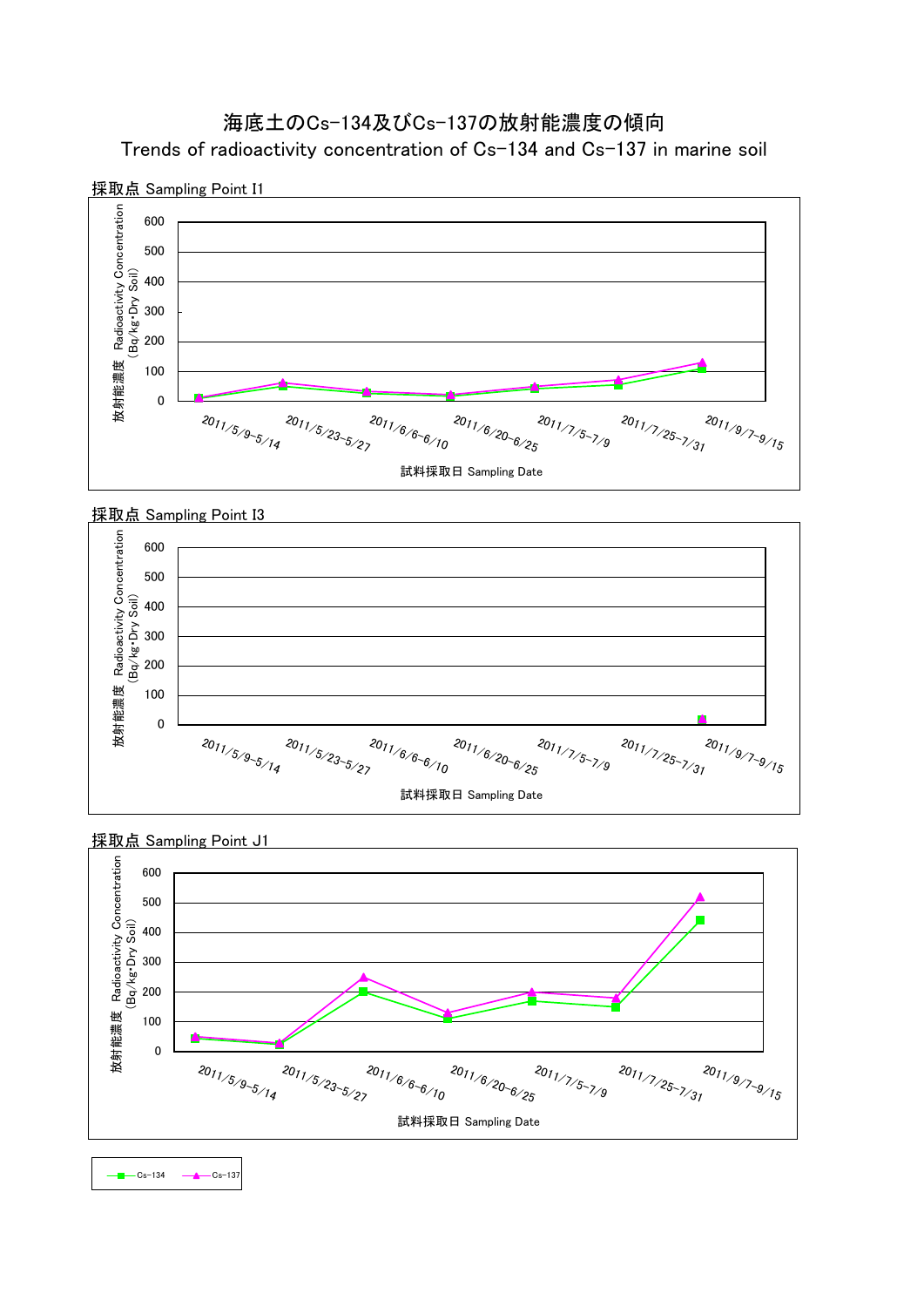